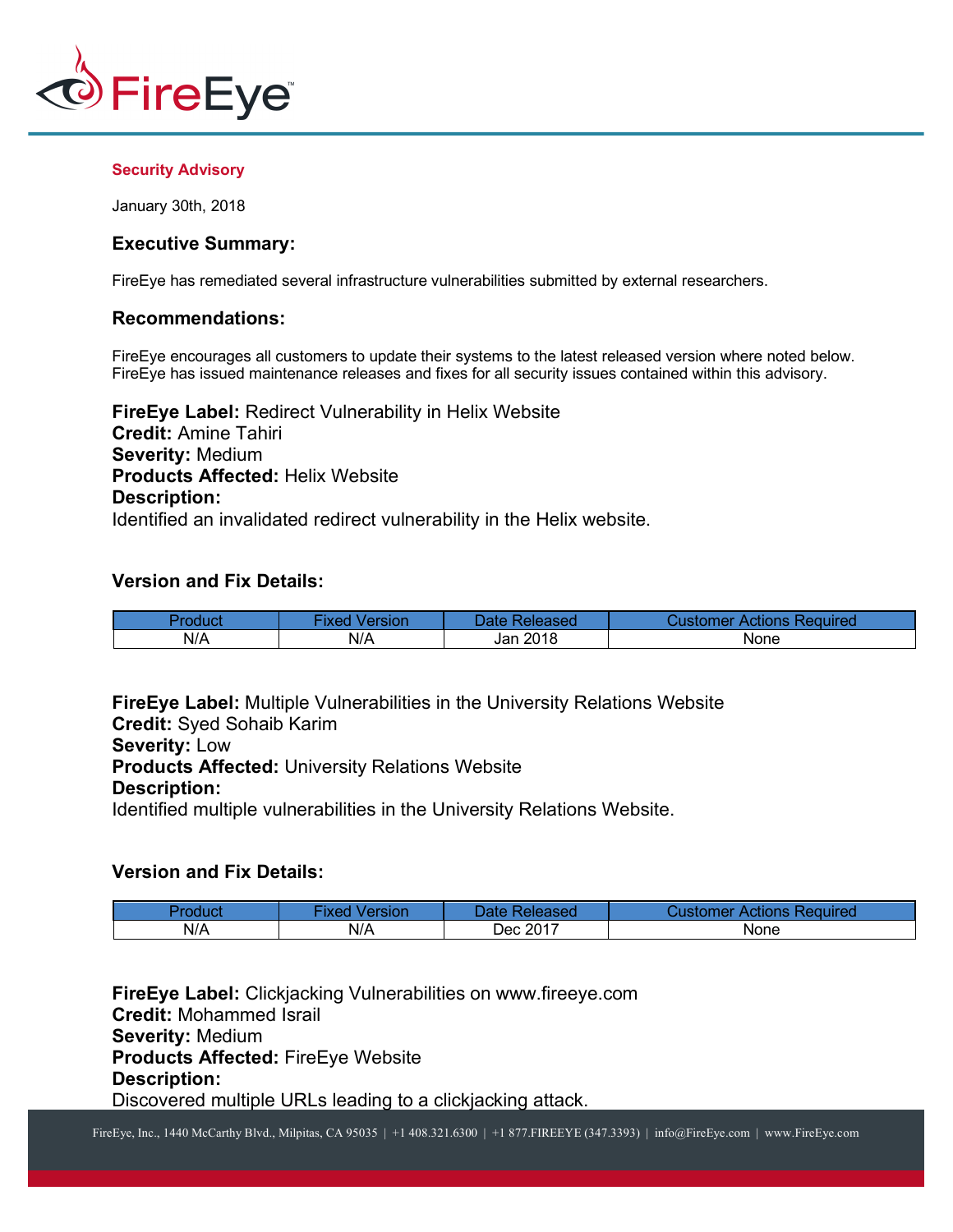

# **Version and Fix Details:**

| Product | Version     | Date:    | : Actions Required |
|---------|-------------|----------|--------------------|
|         | <b>IXed</b> | ⊀eleased | Customer:          |
| N/A     | N/A         | Oct 2017 | None               |

**FireEye Label:** Adobe Experience Manager-related vulnerability on www.fireeye.com Credit: Cedric Van Bockhaven <cedric@ce3c.be> **Severity:** Medium **Products Affected:** FireEye Website **Description:** AEM-related vulnerability on www.fireeye.com

# **Version and Fix Details:**

| Prod | ∕ Arsi∩n<br>$\cdots$ | <b>MARSAN</b> | <b>Actions Required</b><br>Ю |
|------|----------------------|---------------|------------------------------|
| N/A  | N/A                  | Oct. 2017     | <b>None</b>                  |

**FireEye Label:** Security Vulnerability - event-registration.fireeye.com

**Credit:** Suresh Narvaneni

**Severity:** Low/Medium

**Products Affected:** Event Registration Website

# **Description:**

Server Misconfiguration on the Event Registration site.

# **Version and Fix Details:**

| Product | <b>Fixed</b><br>Version | Date Released | <b>Customer Actions Required</b> |
|---------|-------------------------|---------------|----------------------------------|
| N/A     | N/A                     | Oct. 2017     | None                             |

We appreciate the support of the security researcher community and encourage responsible disclosure of any potential security issues. We encourage all FireEye customers to leverage security best practices (provided below) where possible in their environments to continue to limit security risk exposure.

#### **FireEye Security Best Practices**

- Always keep the product version up-to-date
- Limit network access to the management interface(s) of the appliance with firewalls or similar measures
- Only issue accounts to trusted administrators
- Utilize strong passwords
- Monitor logs
- Restrict physical access to the appliance to trusted administrators

To report vulnerabilities in FireEye products, please send an email to security@FireEye.com.

#### **Revision history:**